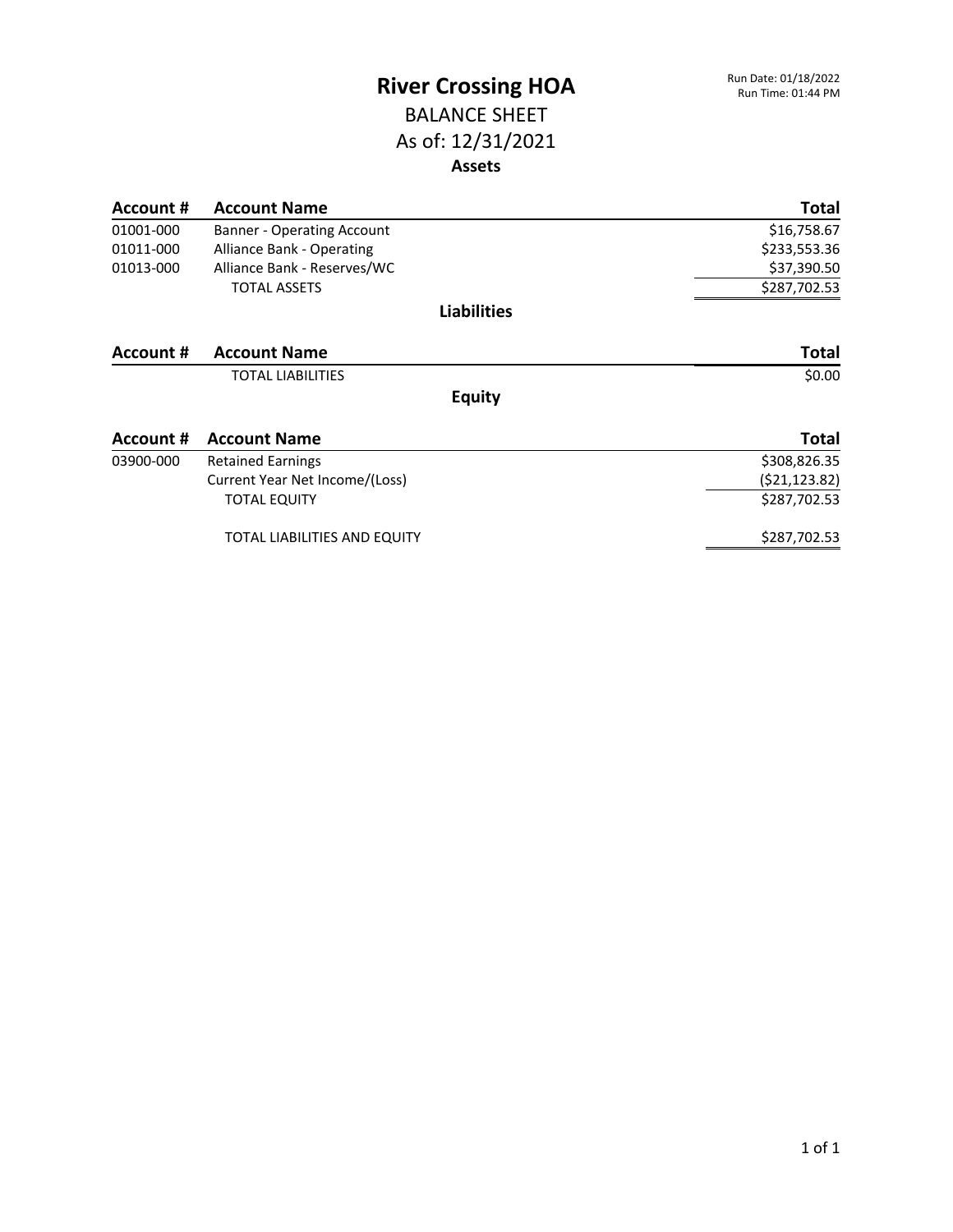### INCOME STATEMENT Start: 12/01/2021 | End: 12/31/2021

**Income**

| <b>Account</b>                  |           | Current       |                 |            | <b>Year to Date</b> |             | Yearly        |
|---------------------------------|-----------|---------------|-----------------|------------|---------------------|-------------|---------------|
|                                 | Actual    | <b>Budget</b> | <b>Variance</b> | Actual     | <b>Budget</b>       | Variance    | <b>Budget</b> |
| 05010-000 Dues                  | 7,905.18  | 5,500.00      | 2,405.18        | 196,649.70 | 204,000.00          | (7,350.30)  | 204,000.00    |
| 05010-100 Dues - ST             | 4,299.00  | 4,775.00      | (476.00)        | 55,734.23  | 57,300.00           | (1, 565.77) | 57,300.00     |
| 05010-200 Dues -OP              | 2,850.47  | 2,850.00      | 0.47            | 32,801.33  | 34,200.00           | (1,398.67)  | 34,200.00     |
| 05010-300 Dues - TT             | 1,865.00  | 1,800.00      | 65.00           | 22,491.56  | 21,600.00           | 891.56      | 21,600.00     |
| 05010-400 Dues - RETC           | 1,308.00  | 1,700.00      | (392.00)        | 17,328.00  | 19,300.00           | (1,972.00)  | 19,300.00     |
| 05012-000 Dues - Builder        | 450.00    | 900.00        | (450.00)        | 4,500.00   | 5,850.00            | (1,350.00)  | 5,850.00      |
| 05012-400 Dues - Builder - RETC | 0.00      | 0.00          | 0.00            | 300.00     | 1,500.00            | (1,200.00)  | 1,500.00      |
| 05014-000 Transfer Fee          | (25.00)   | 0.00          | (25.00)         | 100.00     | 0.00                | 100.00      | 0.00          |
| 05020-000 Late Charges          | 350.01    | 100.00        | 250.01          | 1,707.17   | 2,650.00            | (942.83)    | 2,650.00      |
| 05021-000 Late Interest         | 19.64     | 10.00         | 9.64            | 149.61     | 210.00              | (60.39)     | 210.00        |
| 05025-000 NSF Income            | (80.00)   | 0.00          | (80.00)         | 0.00       | 0.00                | 0.00        | 0.00          |
| 05026-000 Fine Income           | 0.00      | 0.00          | 0.00            | 28.98      | 0.00                | 28.98       | 0.00          |
| 05032-000 Lien Income           | 0.00      | 0.00          | 0.00            | 150.00     | 0.00                | 150.00      | 0.00          |
| 05045-000 Initiation Fees       | 100.00    | 0.00          | 100.00          | (400.00)   | 0.00                | (400.00)    | 0.00          |
| 05045-900 Initiation Fees -     | 0.00      | 0.00          | 0.00            | 1,400.00   | 1,250.00            | 150.00      | 1,250.00      |
| Capital Reserves                |           |               |                 |            |                     |             |               |
| 05050-000 Interest Income       | 2.68      | 0.00          | 2.68            | 6.13       | 0.00                | 6.13        | 0.00          |
| 05050-900 Interest Income -     | 2.13      | 4.50          | (2.37)          | 6.11       | 18.00               | (11.89)     | 18.00         |
| Capital Reserves                |           |               |                 |            |                     |             |               |
| 05100-000 Misc. Income          | 0.00      | 0.00          | 0.00            | 40.00      | 0.00                | 40.00       | 0.00          |
| Total                           | 19,047.11 | 17,639.50     | 1,407.61        | 332,992.82 | 347,878.00          | (14,885.18) | 347,878.00    |
|                                 |           |               | <b>Evnanca</b>  |            |                     |             |               |

**Expense**

| <b>Account</b>                   | <b>Current</b> |               |          | <b>Year to Date</b> |               |            | Yearly        |
|----------------------------------|----------------|---------------|----------|---------------------|---------------|------------|---------------|
|                                  | <b>Actual</b>  | <b>Budget</b> | Variance | Actual              | <b>Budget</b> | Variance   | <b>Budget</b> |
| 06120-000 Community Events       | 0.00           | 0.00          | 0.00     | 8,173.15            | 6,500.00      | (1,673.15) | 6,500.00      |
| 06135-000 Board & Annual         | 0.00           | 10.00         | 10.00    | 91.07               | 100.00        | 8.93       | 100.00        |
| <b>Meetings</b>                  |                |               |          |                     |               |            |               |
| 06305-000 Accounting             | 0.00           | 0.00          | 0.00     | 195.00              | 195.00        | 0.00       | 195.00        |
| 06306-000 Legal                  | 0.00           | 0.00          | 0.00     | 0.00                | 250.00        | 250.00     | 250.00        |
| 06308-000 Lien Filing Fee        | 0.00           | 0.00          | 0.00     | 503.50              | 0.00          | (503.50)   | 0.00          |
| 06310-000 Insurance Expense      | 0.00           | 0.00          | 0.00     | 821.00              | 850.00        | 29.00      | 850.00        |
| 06330-000 Bank Charges           | 165.71         | 30.00         | (135.71) | 447.17              | 110.00        | (337.17)   | 110.00        |
| 06415-000 Electricity & Gas      | 2,622.55       | 2,500.00      | (122.55) | 29,586.50           | 30,000.00     | 413.50     | 30,000.00     |
| 06415-100 Electricity & Gas - ST | 182.19         | 185.00        | 2.81     | 2,187.97            | 2,220.00      | 32.03      | 2,220.00      |
| 06415-300 Electricity & Gas - TT | 42.28          | 46.00         | 3.72     | 506.87              | 552.00        | 45.13      | 552.00        |
| 06415-400 Electricity & Gas -    | 0.00           | 15.00         | 15.00    | 22.70               | 135.00        | 112.30     | 135.00        |
| <b>RETC</b>                      |                |               |          |                     |               |            |               |
| 06420-000 Water                  | 736.50         | 250.00        | (486.50) | 10,534.89           | 9,500.00      | (1,034.89) | 9,500.00      |
| 06420-100 Water - ST             | 232.48         | 0.00          | (232.48) | 2,903.86            | 2,630.00      | (273.86)   | 2,630.00      |
| 06420-300 Water - TT             | 48.31          | 0.00          | (48.31)  | 585.43              | 590.00        | 4.57       | 590.00        |
| 06420-400 Water - RETC           | 0.00           | 50.00         | 50.00    | 199.45              | 650.00        | 450.55     | 650.00        |
| 06615-000 Snow Removal           | 0.00           | 1,000.00      | 1,000.00 | 6,784.47            | 8,000.00      | 1,215.53   | 8,000.00      |
| 06615-100 Snow Removal - ST      | 0.00           | 0.00          | 0.00     | 4,562.93            | 7,500.00      | 2,937.07   | 7,500.00      |
| 06615-200 Snow Removal - OP      | 0.00           | 1,000.00      | 1,000.00 | 4,666.37            | 6,500.00      | 1,833.63   | 6,500.00      |
| 06615-300 Snow Removal - TT      | 0.00           | 500.00        | 500.00   | 1,905.76            | 3,500.00      | 1,594.24   | 3,500.00      |
| 06615-400 Snow Removal -         | 0.00           | 0.00          | 0.00     | 3,773.39            | 3,000.00      | (773.39)   | 3,000.00      |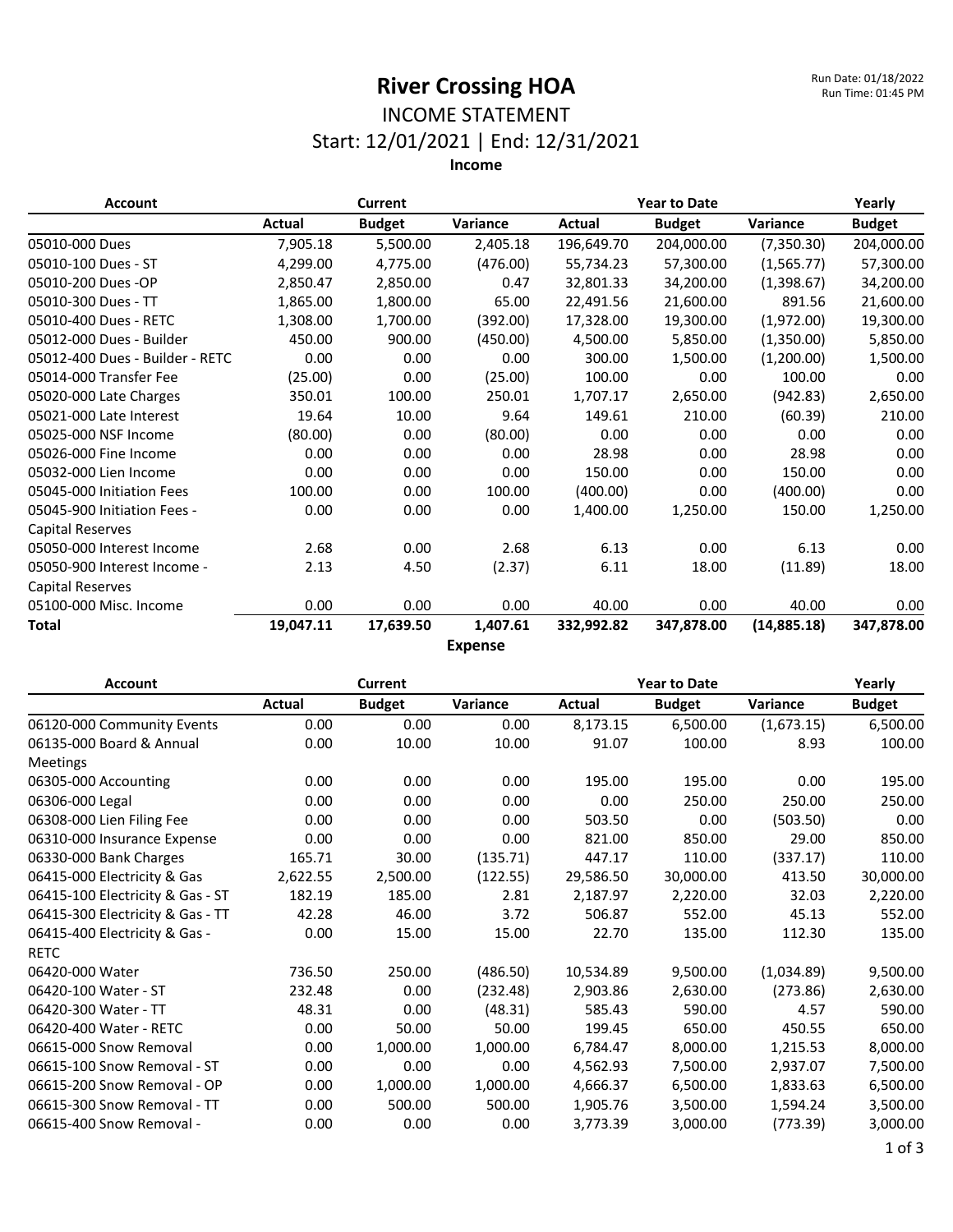| <b>River Crossing HOA</b>           |
|-------------------------------------|
| Start: 12/01/2021   End: 12/31/2021 |

| <b>Account</b>                          |               | <b>Current</b> |             |               | <b>Year to Date</b> |            |               |
|-----------------------------------------|---------------|----------------|-------------|---------------|---------------------|------------|---------------|
|                                         | <b>Actual</b> | <b>Budget</b>  | Variance    | <b>Actual</b> | <b>Budget</b>       | Variance   | <b>Budget</b> |
| <b>RETC</b>                             |               |                |             |               |                     |            |               |
| 06620-000 Capital                       | 0.00          | 4,000.00       | 4,000.00    | 0.00          | 4,000.00            | 4,000.00   | 4,000.00      |
| Improvements                            |               |                |             |               |                     |            |               |
| 06626-000 Postage                       | 1,743.32      | 50.00          | (1,693.32)  | 6,080.09      | 3,465.00            | (2,615.09) | 3,465.00      |
| 06630-000 Repairs and Maint             | 819.51        | 175.00         | (644.51)    | 5,164.81      | 2,600.00            | (2,564.81) | 2,600.00      |
| 06630-100 Repairs and Maint -           | 0.00          | 0.00           | 0.00        | 272.25        | 250.00              | (22.25)    | 250.00        |
| ST                                      |               |                |             |               |                     |            |               |
| 06635-000 Special Projects              | 0.00          | 0.00           | 0.00        | 4,867.13      | 1,500.00            | (3,367.13) | 1,500.00      |
| 06810-000 Commons Mowing                | 4,715.37      | 4,796.00       | 80.63       | 67,766.29     | 60,950.00           | (6,816.29) | 60,950.00     |
| 06810-100 Commons Mowing -<br><b>ST</b> | 1,244.72      | 780.22         | (464.50)    | 11,232.98     | 11,315.72           | 82.74      | 11,315.72     |
| 06810-300 Commons Mowing -<br>TΤ        | 618.55        | 548.52         | (70.03)     | 7,087.17      | 7,010.04            | (77.13)    | 7,010.04      |
| 06810-400 Homes Mowing -<br><b>RETC</b> | 1,123.85      | 830.58         | (293.27)    | 12,205.54     | 12,597.54           | 392.00     | 12,597.54     |
| 06812-200 Homes Mowing - OP             | 1,777.26      | 592.96         | (1, 184.30) | 16,587.74     | 16,009.92           | (577.82)   | 16,009.92     |
| 06820-000 Commons Fertilizing           | 0.00          | 0.00           | 0.00        | 8,477.87      | 8,485.65            | 7.78       | 8,485.65      |
| 06820-100 Commons Fertilizing<br>$-ST$  | 0.00          | 0.00           | 0.00        | 1,450.56      | 1,451.88            | 1.32       | 1,451.88      |
| 06820-300 Commons Fertilizing<br>$-TT$  | 0.00          | 0.00           | 0.00        | 754.68        | 755.37              | 0.69       | 755.37        |
| 06820-400 Commons Fertilizing<br>- RETC | 0.00          | 0.00           | 0.00        | 686.07        | 746.90              | 60.83      | 746.90        |
| 06822-200 Homes Fertilizing -<br>OP     | 0.00          | 0.00           | 0.00        | 1,832.79      | 1,834.47            | 1.68       | 1,834.47      |
| 06830-000 Commons Turf Spray            | 0.00          | 0.00           | 0.00        | 10,864.69     | 8,495.00            | (2,369.69) | 8,495.00      |
| 06830-100 Commons Turf Spray<br>-ST     | 0.00          | 0.00           | 0.00        | 1,201.17      | 1,013.70            | (187.47)   | 1,013.70      |
| 06830-300 Commons Turf<br>Spray-TT      | 0.00          | 0.00           | 0.00        | 616.93        | 377.69              | (239.24)   | 377.69        |
| 06830-400 Commons Turf<br>Spray-RETC    | 0.00          | 0.00           | 0.00        | 811.31        | 364.45              | (446.86)   | 364.45        |
| 06832-200 Homes Turf Spraying<br>$-OP$  | 0.00          | 0.00           | 0.00        | 1,560.01      | 1,041.50            | (518.51)   | 1,041.50      |
| 06843-000 Tree Program                  | 0.00          | 0.00           | 0.00        | 11,331.41     | 9,025.00            | (2,306.41) | 9,025.00      |
| 06843-100 Tree Program - ST             | 0.00          | 0.00           | 0.00        | 2,029.90      | 1,700.00            | (329.90)   | 1,700.00      |
| 06843-200 Tree Program - OP             | 0.00          | 0.00           | 0.00        | 1,067.22      | 961.40              | (105.82)   | 961.40        |
| 06843-300 Tree Program - TT             | 0.00          | 0.00           | 0.00        | 926.74        | 880.00              | (46.74)    | 880.00        |
| 06843-400 Tree Program - RETC           | 0.00          | 0.00           | 0.00        | 359.37        | 524.00              | 164.63     | 524.00        |
| 06850-000 Flowers                       | 0.00          | 0.00           | 0.00        | 594.60        | 650.00              | 55.40      | 650.00        |
| 06860-000 Sprinkler Turn<br>On/Off      | 2,340.27      | 0.00           | (2,340.27)  | 4,201.38      | 4,205.22            | 3.84       | 4,205.22      |
| 06860-100 Sprinkler Turn<br>On/Off-ST   | 772.11        | 0.00           | (772.11)    | 1,379.77      | 1,381.03            | 1.26       | 1,381.03      |
| 06860-200 Sprinkler Turn<br>On/Off-OP   | 808.04        | 0.00           | (808.04)    | 1,131.48      | 1,132.51            | 1.03       | 1,132.51      |
| 06860-300 Sprinkler Turn<br>On/Off-TT   | 331.06        | 0.00           | (331.06)    | 687.17        | 687.79              | 0.62       | 687.79        |
| 06860-400 Sprinkler Turn<br>On/Off-RETC | 392.04        | 0.00           | (392.04)    | 679.54        | 500.00              | (179.54)   | 500.00        |
| 06880-000 Landscape Labor               | 0.00          | 0.00           | 0.00        | 14,200.27     | 9,350.00            | (4,850.27) | 9,350.00      |
| 06880-100 Landscape Labor - ST          | 0.00          | 0.00           | 0.00        | 1,227.43      | 2,900.00            | 1,672.57   | 2,900.00      |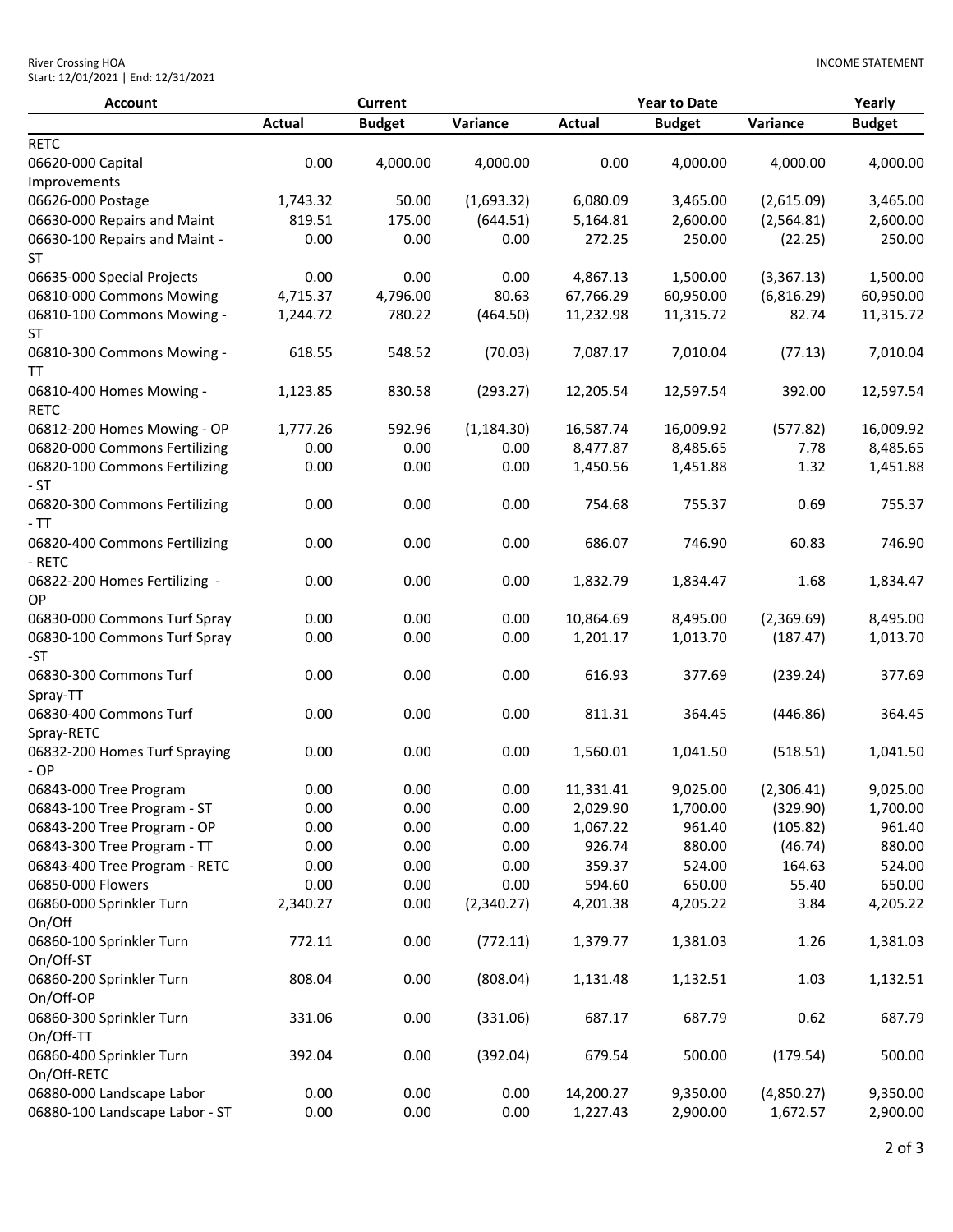| <b>Account</b>                             | Current      |               |          |               | <b>Year to Date</b> | Yearly       |               |
|--------------------------------------------|--------------|---------------|----------|---------------|---------------------|--------------|---------------|
|                                            | Actual       | <b>Budget</b> | Variance | <b>Actual</b> | <b>Budget</b>       | Variance     | <b>Budget</b> |
| 06880-200 Landscape Labor -<br>OP          | 0.00         | 0.00          | 0.00     | 1,196.54      | 1,525.00            | 328.46       | 1,525.00      |
| 06880-300 Landscape Labor - TT             | 0.00         | 0.00          | 0.00     | 1,824.08      | 1,625.00            | (199.08)     | 1,625.00      |
| 06880-400 Landscape Labor -<br><b>RETC</b> | 0.00         | 0.00          | 0.00     | 2,574.26      | 500.00              | (2,074.26)   | 500.00        |
| 06890-000 Misc. Landscape                  | 634.89       | 2,897.00      | 2,262.11 | 3,065.53      | 6,603.68            | 3,538.15     | 6,603.68      |
| 06890-100 Misc. Landscape - ST             | 1,116.23     | 3,521.79      | 2,405.56 | 3,292.06      | 7,089.36            | 3,797.30     | 7,089.36      |
| 06890-200 Misc. Landscape - OP             | 2,702.90     | 2,254.57      | (448.33) | 6,476.31      | 6,659.26            | 182.95       | 6,659.26      |
| 06890-300 Misc. Landscape - TT             | 0.00         | 886.17        | 886.17   | 961.61        | 2,139.64            | 1,178.03     | 2,139.64      |
| 06890-400 Misc. Landscape-<br><b>RETC</b>  | 0.00         | 800.00        | 800.00   | 2,090.88      | 3,187.10            | 1,096.22     | 3,187.10      |
| 06891-000 Swale Maintenance                | 0.00         | 0.00          | 0.00     | 0.00          | 314.00              | 314.00       | 314.00        |
| 06891-100 Swale Maintenance -<br><b>ST</b> | 0.00         | 0.00          | 0.00     | 0.00          | 130.80              | 130.80       | 130.80        |
| 06900-000 Web Fees                         | 0.00         | 0.00          | 0.00     | 156.82        | 75.00               | (81.82)      | 75.00         |
| 07505-000 Management Fee                   | 3,225.25     | 3,168.25      | (57.00)  | 38,042.75     | 37,401.50           | (641.25)     | 37,401.50     |
| 07505-100 Management Fee -<br><b>ST</b>    | 708.00       | 708.00        | 0.00     | 8,496.00      | 8,496.00            | 0.00         | 8,496.00      |
| 07505-200 Management Fee -<br><b>OP</b>    | 240.00       | 240.00        | 0.00     | 2,880.00      | 2,880.00            | 0.00         | 2,880.00      |
| 07505-300 Management Fee -<br>TT           | 216.00       | 216.00        | 0.00     | 2,592.00      | 2,592.00            | 0.00         | 2,592.00      |
| 07505-400 Management Fee -<br><b>RETC</b>  | 204.00       | 204.00        | 0.00     | 2,316.00      | 2,256.00            | (60.00)      | 2,256.00      |
| 07508-000 Property Taxes                   | 0.00         | 0.00          | 0.00     | 363.96        | 450.00              | 86.04        | 450.00        |
| <b>Total</b>                               | 29,763.39    | 32,255.06     | 2,491.67 | 354,116.64    | 344,868.12          | (9,248.52)   | 344,868.12    |
| <b>Net Income</b>                          | (10, 716.28) | (14, 615.56)  | 3,899.28 | (21, 123.82)  | 3,009.88            | (24, 133.70) | 3,009.88      |

River Crossing HOA Start: 12/01/2021 | End: 12/31/2021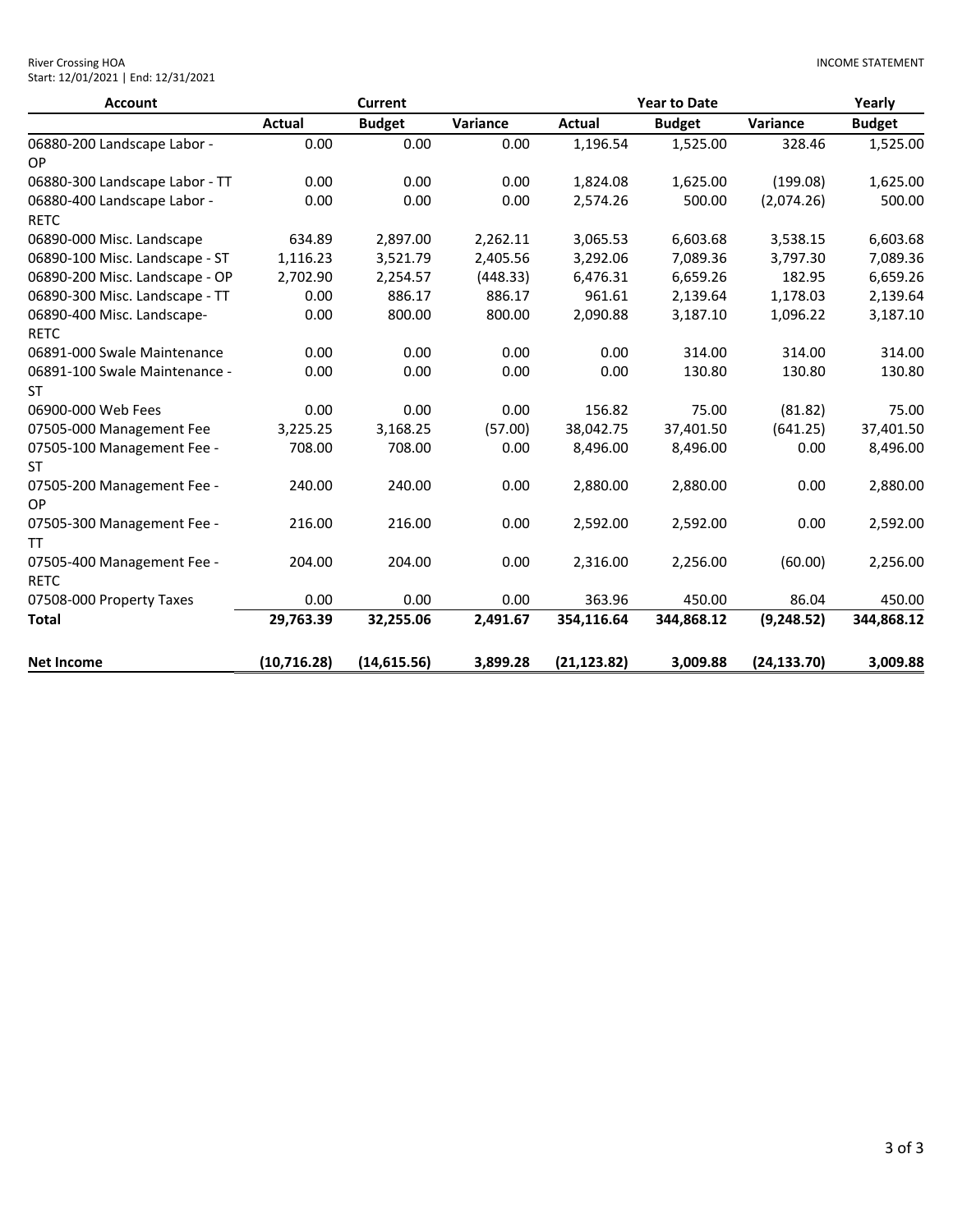# INCOME STATEMENT

Main

### Start: 12/01/2021 | End: 12/31/2021

**Income**

| <b>Account</b>            | <b>Current</b> |               |                | <b>Year to Date</b> |               |            | Yearly        |
|---------------------------|----------------|---------------|----------------|---------------------|---------------|------------|---------------|
|                           | Actual         | <b>Budget</b> | Variance       | Actual              | <b>Budget</b> | Variance   | <b>Budget</b> |
| 05010-000 Dues            | 7,905.18       | 5,500.00      | 2,405.18       | 196,649.70          | 204,000.00    | (7,350.30) | 204,000.00    |
| 05012-000 Dues - Builder  | 450.00         | 900.00        | (450.00)       | 4,500.00            | 5,850.00      | (1,350.00) | 5,850.00      |
| 05014-000 Transfer Fee    | (25.00)        | 0.00          | (25.00)        | 100.00              | 0.00          | 100.00     | 0.00          |
| 05020-000 Late Charges    | 350.01         | 100.00        | 250.01         | 1,707.17            | 2,650.00      | (942.83)   | 2,650.00      |
| 05021-000 Late Interest   | 19.64          | 10.00         | 9.64           | 149.61              | 210.00        | (60.39)    | 210.00        |
| 05025-000 NSF Income      | (80.00)        | 0.00          | (80.00)        | 0.00                | 0.00          | 0.00       | 0.00          |
| 05026-000 Fine Income     | 0.00           | 0.00          | 0.00           | 28.98               | 0.00          | 28.98      | 0.00          |
| 05032-000 Lien Income     | 0.00           | 0.00          | 0.00           | 150.00              | 0.00          | 150.00     | 0.00          |
| 05045-000 Initiation Fees | 100.00         | 0.00          | 100.00         | (400.00)            | 0.00          | (400.00)   | 0.00          |
| 05050-000 Interest Income | 2.68           | 0.00          | 2.68           | 6.13                | 0.00          | 6.13       | 0.00          |
| 05100-000 Misc. Income    | 0.00           | 0.00          | 0.00           | 40.00               | 0.00          | 40.00      | 0.00          |
| <b>Total</b>              | 8,722.51       | 6,510.00      | 2,212.51<br>F. | 202,931.59          | 212,710.00    | (9,778.41) | 212,710.00    |

**Expense**

| <b>Account</b>                | Current       |               |            | <b>Year to Date</b> |               |            | Yearly        |
|-------------------------------|---------------|---------------|------------|---------------------|---------------|------------|---------------|
|                               | <b>Actual</b> | <b>Budget</b> | Variance   | <b>Actual</b>       | <b>Budget</b> | Variance   | <b>Budget</b> |
| 06120-000 Community Events    | 0.00          | 0.00          | 0.00       | 8,173.15            | 6,500.00      | (1,673.15) | 6,500.00      |
| 06135-000 Board & Annual      | 0.00          | 10.00         | 10.00      | 91.07               | 100.00        | 8.93       | 100.00        |
| Meetings                      |               |               |            |                     |               |            |               |
| 06305-000 Accounting          | 0.00          | 0.00          | 0.00       | 195.00              | 195.00        | 0.00       | 195.00        |
| 06306-000 Legal               | 0.00          | 0.00          | 0.00       | 0.00                | 250.00        | 250.00     | 250.00        |
| 06308-000 Lien Filing Fee     | 0.00          | 0.00          | 0.00       | 503.50              | 0.00          | (503.50)   | 0.00          |
| 06310-000 Insurance Expense   | 0.00          | 0.00          | 0.00       | 821.00              | 850.00        | 29.00      | 850.00        |
| 06330-000 Bank Charges        | 165.71        | 30.00         | (135.71)   | 447.17              | 110.00        | (337.17)   | 110.00        |
| 06415-000 Electricity & Gas   | 2,622.55      | 2,500.00      | (122.55)   | 29,586.50           | 30,000.00     | 413.50     | 30,000.00     |
| 06420-000 Water               | 736.50        | 250.00        | (486.50)   | 10,534.89           | 9,500.00      | (1,034.89) | 9,500.00      |
| 06615-000 Snow Removal        | 0.00          | 1,000.00      | 1,000.00   | 6,784.47            | 8,000.00      | 1,215.53   | 8,000.00      |
| 06620-000 Capital             | 0.00          | 4,000.00      | 4,000.00   | 0.00                | 4,000.00      | 4,000.00   | 4,000.00      |
| Improvements                  |               |               |            |                     |               |            |               |
| 06626-000 Postage             | 1,743.32      | 50.00         | (1,693.32) | 6,080.09            | 3,465.00      | (2,615.09) | 3,465.00      |
| 06630-000 Repairs and Maint   | 819.51        | 175.00        | (644.51)   | 5,164.81            | 2,600.00      | (2,564.81) | 2,600.00      |
| 06635-000 Special Projects    | 0.00          | 0.00          | 0.00       | 4,867.13            | 1,500.00      | (3,367.13) | 1,500.00      |
| 06810-000 Commons Mowing      | 4,715.37      | 4,796.00      | 80.63      | 67,766.29           | 60,950.00     | (6,816.29) | 60,950.00     |
| 06820-000 Commons Fertilizing | 0.00          | 0.00          | 0.00       | 8,477.87            | 8,485.65      | 7.78       | 8,485.65      |
| 06830-000 Commons Turf Spray  | 0.00          | 0.00          | 0.00       | 10,864.69           | 8,495.00      | (2,369.69) | 8,495.00      |
| 06843-000 Tree Program        | 0.00          | 0.00          | 0.00       | 11,331.41           | 9,025.00      | (2,306.41) | 9,025.00      |
| 06850-000 Flowers             | 0.00          | 0.00          | 0.00       | 594.60              | 650.00        | 55.40      | 650.00        |
| 06860-000 Sprinkler Turn      | 2,340.27      | 0.00          | (2,340.27) | 4,201.38            | 4,205.22      | 3.84       | 4,205.22      |
| On/Off                        |               |               |            |                     |               |            |               |
| 06880-000 Landscape Labor     | 0.00          | 0.00          | 0.00       | 14,200.27           | 9,350.00      | (4,850.27) | 9,350.00      |
| 06890-000 Misc. Landscape     | 634.89        | 2,897.00      | 2,262.11   | 3,065.53            | 6,603.68      | 3,538.15   | 6,603.68      |
| 06891-000 Swale Maintenance   | 0.00          | 0.00          | 0.00       | 0.00                | 314.00        | 314.00     | 314.00        |
| 06900-000 Web Fees            | 0.00          | 0.00          | 0.00       | 156.82              | 75.00         | (81.82)    | 75.00         |
| 07505-000 Management Fee      | 3,225.25      | 3,168.25      | (57.00)    | 38,042.75           | 37,401.50     | (641.25)   | 37,401.50     |
| 07508-000 Property Taxes      | 0.00          | 0.00          | 0.00       | 363.96              | 450.00        | 86.04      | 450.00        |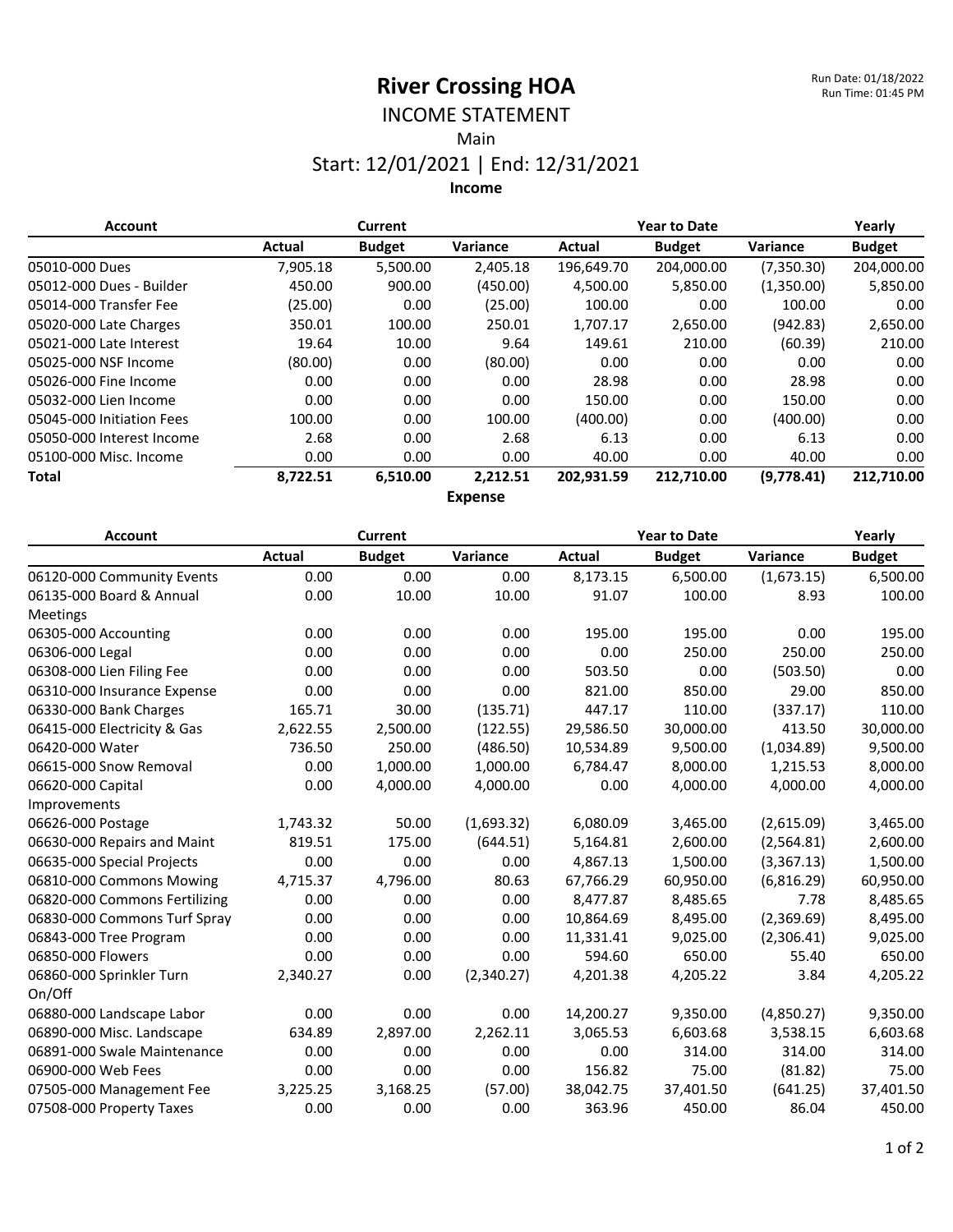River Crossing HOA Start: 12/01/2021 | End: 12/31/2021

| Account      | Current     |               |          | <b>Year to Date</b> | Yearly        |             |               |
|--------------|-------------|---------------|----------|---------------------|---------------|-------------|---------------|
|              | Actual      | <b>Budget</b> | Variance | Actual              | <b>Budget</b> | Variance    | <b>Budget</b> |
| <b>Total</b> | 17,003.37   | 18.876.25     | 1,872.88 | 232.314.35          | 213.075.05    | (19.239.30) | 213,075.05    |
| Net Income   | (8, 280.86) | (12, 366.25)  | 4,085.39 | (29, 382.76)        | (365.05)      | (29,017.71) | (365.05)      |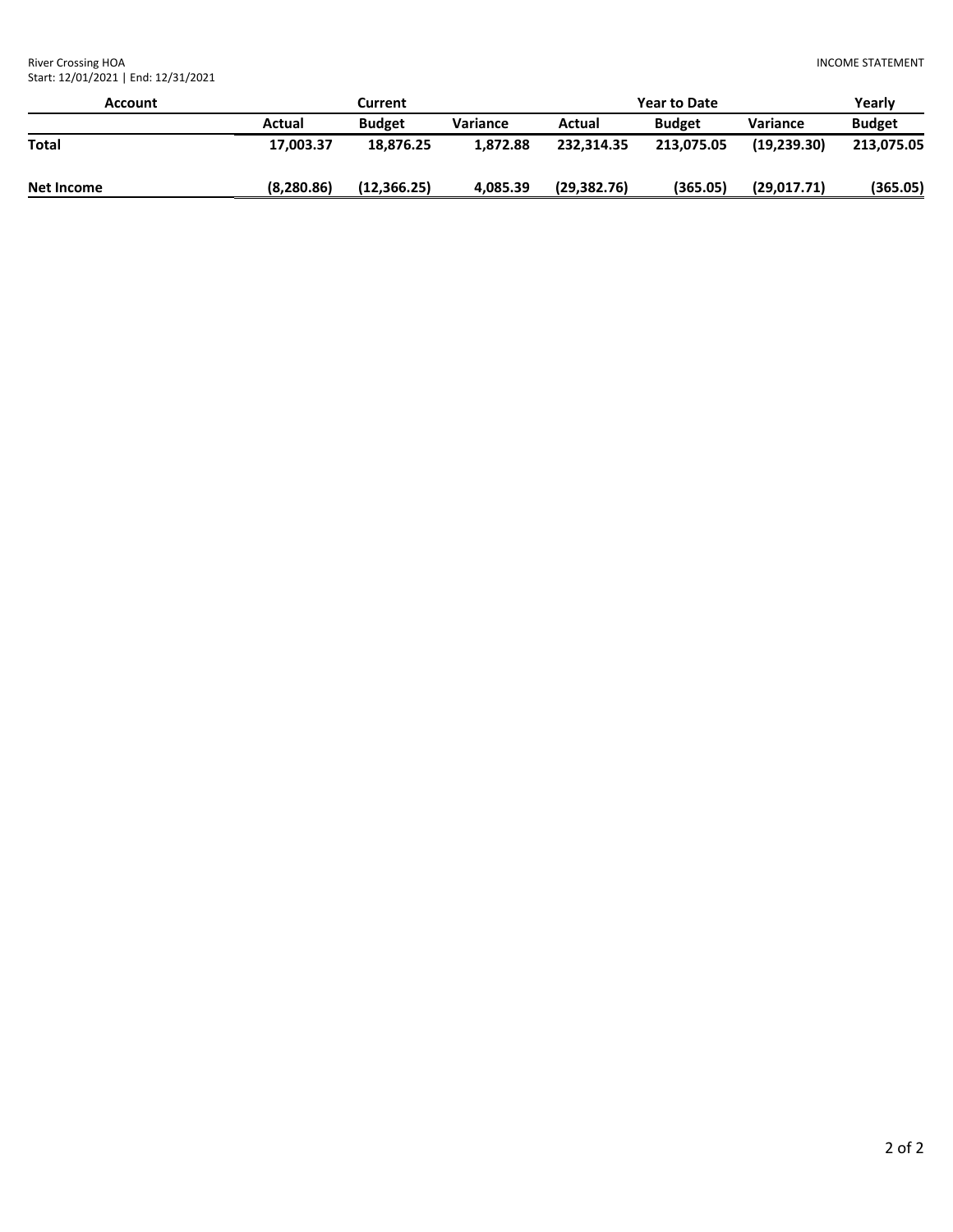### INCOME STATEMENT Sahale Start: 12/01/2021 | End: 12/31/2021

| Account             |          | <b>Year to Date</b><br>Current |          |           | Yearly        |            |               |
|---------------------|----------|--------------------------------|----------|-----------|---------------|------------|---------------|
|                     | Actual   | <b>Budget</b>                  | Variance | Actual    | <b>Budget</b> | Variance   | <b>Budget</b> |
| 05010-100 Dues - ST | 4.299.00 | 4.775.00                       | (476.00) | 55.734.23 | 57.300.00     | (1.565.77) | 57,300.00     |
| <b>Total</b>        | 4.299.00 | 4.775.00                       | (476.00) | 55.734.23 | 57.300.00     | (1.565.77) | 57.300.00     |
|                     |          |                                | Expense  |           |               |            |               |

| <b>Account</b>                         |          | <b>Current</b> |          | <b>Year to Date</b> |               |          | Yearly        |
|----------------------------------------|----------|----------------|----------|---------------------|---------------|----------|---------------|
|                                        | Actual   | <b>Budget</b>  | Variance | Actual              | <b>Budget</b> | Variance | <b>Budget</b> |
| 06415-100 Electricity & Gas - ST       | 182.19   | 185.00         | 2.81     | 2,187.97            | 2,220.00      | 32.03    | 2,220.00      |
| 06420-100 Water - ST                   | 232.48   | 0.00           | (232.48) | 2,903.86            | 2,630.00      | (273.86) | 2,630.00      |
| 06615-100 Snow Removal - ST            | 0.00     | 0.00           | 0.00     | 4,562.93            | 7,500.00      | 2,937.07 | 7,500.00      |
| 06630-100 Repairs and Maint -<br>ST    | 0.00     | 0.00           | 0.00     | 272.25              | 250.00        | (22.25)  | 250.00        |
| 06810-100 Commons Mowing -<br>ST.      | 1,244.72 | 780.22         | (464.50) | 11,232.98           | 11,315.72     | 82.74    | 11,315.72     |
| 06820-100 Commons Fertilizing<br>$-ST$ | 0.00     | 0.00           | 0.00     | 1,450.56            | 1,451.88      | 1.32     | 1,451.88      |
| 06830-100 Commons Turf Spray<br>-ST    | 0.00     | 0.00           | 0.00     | 1,201.17            | 1,013.70      | (187.47) | 1,013.70      |
| 06843-100 Tree Program - ST            | 0.00     | 0.00           | 0.00     | 2,029.90            | 1,700.00      | (329.90) | 1,700.00      |
| 06860-100 Sprinkler Turn<br>On/Off-ST  | 772.11   | 0.00           | (772.11) | 1,379.77            | 1,381.03      | 1.26     | 1,381.03      |
| 06880-100 Landscape Labor - ST         | 0.00     | 0.00           | 0.00     | 1,227.43            | 2,900.00      | 1,672.57 | 2,900.00      |
| 06890-100 Misc. Landscape - ST         | 1,116.23 | 3,521.79       | 2,405.56 | 3,292.06            | 7,089.36      | 3,797.30 | 7,089.36      |
| 06891-100 Swale Maintenance -<br>ST    | 0.00     | 0.00           | 0.00     | 0.00                | 130.80        | 130.80   | 130.80        |
| 07505-100 Management Fee -<br>ST       | 708.00   | 708.00         | 0.00     | 8,496.00            | 8,496.00      | 0.00     | 8,496.00      |
| <b>Total</b>                           | 4,255.73 | 5,195.01       | 939.28   | 40,236.88           | 48,078.49     | 7,841.61 | 48,078.49     |
| <b>Net Income</b>                      | 43.27    | (420.01)       | 463.28   | 15,497.35           | 9,221.51      | 6,275.84 | 9,221.51      |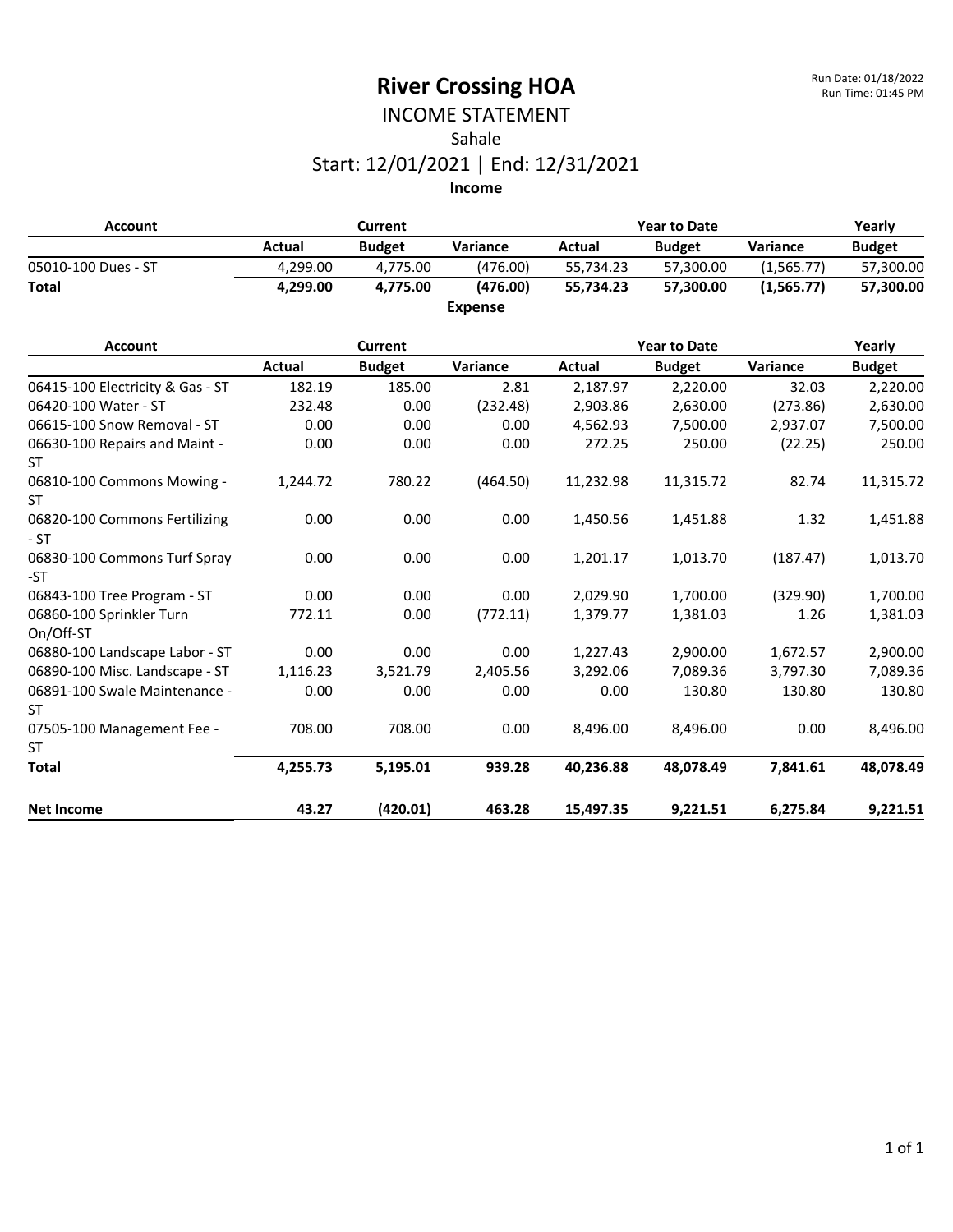# INCOME STATEMENT Orchard Place Start: 12/01/2021 | End: 12/31/2021

| <b>Account</b>                             | <b>Current</b> |                |                | <b>Year to Date</b> |                     |                 | Yearly        |
|--------------------------------------------|----------------|----------------|----------------|---------------------|---------------------|-----------------|---------------|
|                                            | Actual         | <b>Budget</b>  | Variance       | Actual              | <b>Budget</b>       | <b>Variance</b> | <b>Budget</b> |
| 05010-200 Dues -OP                         | 2,850.47       | 2,850.00       | 0.47           | 32,801.33           | 34,200.00           | (1,398.67)      | 34,200.00     |
| <b>Total</b>                               | 2,850.47       | 2,850.00       | 0.47           | 32,801.33           | 34,200.00           | (1,398.67)      | 34,200.00     |
|                                            |                |                | <b>Expense</b> |                     |                     |                 |               |
| <b>Account</b>                             |                | <b>Current</b> |                |                     | <b>Year to Date</b> |                 | Yearly        |
|                                            | Actual         | <b>Budget</b>  | Variance       | <b>Actual</b>       | <b>Budget</b>       | Variance        | <b>Budget</b> |
| 06615-200 Snow Removal - OP                | 0.00           | 1,000.00       | 1,000.00       | 4,666.37            | 6,500.00            | 1,833.63        | 6,500.00      |
| 06812-200 Homes Mowing - OP                | 1,777.26       | 592.96         | (1, 184.30)    | 16,587.74           | 16,009.92           | (577.82)        | 16,009.92     |
| 06822-200 Homes Fertilizing -<br><b>OP</b> | 0.00           | 0.00           | 0.00           | 1,832.79            | 1,834.47            | 1.68            | 1,834.47      |
| 06832-200 Homes Turf Spraying<br>$-OP$     | 0.00           | 0.00           | 0.00           | 1,560.01            | 1,041.50            | (518.51)        | 1,041.50      |
| 06843-200 Tree Program - OP                | 0.00           | 0.00           | 0.00           | 1,067.22            | 961.40              | (105.82)        | 961.40        |
| 06860-200 Sprinkler Turn<br>On/Off-OP      | 808.04         | 0.00           | (808.04)       | 1,131.48            | 1,132.51            | 1.03            | 1,132.51      |
| 06880-200 Landscape Labor -<br><b>OP</b>   | 0.00           | 0.00           | 0.00           | 1,196.54            | 1,525.00            | 328.46          | 1,525.00      |
| 06890-200 Misc. Landscape - OP             | 2,702.90       | 2,254.57       | (448.33)       | 6,476.31            | 6,659.26            | 182.95          | 6,659.26      |
| 07505-200 Management Fee -<br><b>OP</b>    | 240.00         | 240.00         | 0.00           | 2,880.00            | 2,880.00            | 0.00            | 2,880.00      |
| <b>Total</b>                               | 5,528.20       | 4,087.53       | (1,440.67)     | 37,398.46           | 38,544.06           | 1,145.60        | 38,544.06     |
| <b>Net Income</b>                          | (2,677.73)     | (1, 237.53)    | (1,440.20)     | (4,597.13)          | (4,344.06)          | (253.07)        | (4,344.06)    |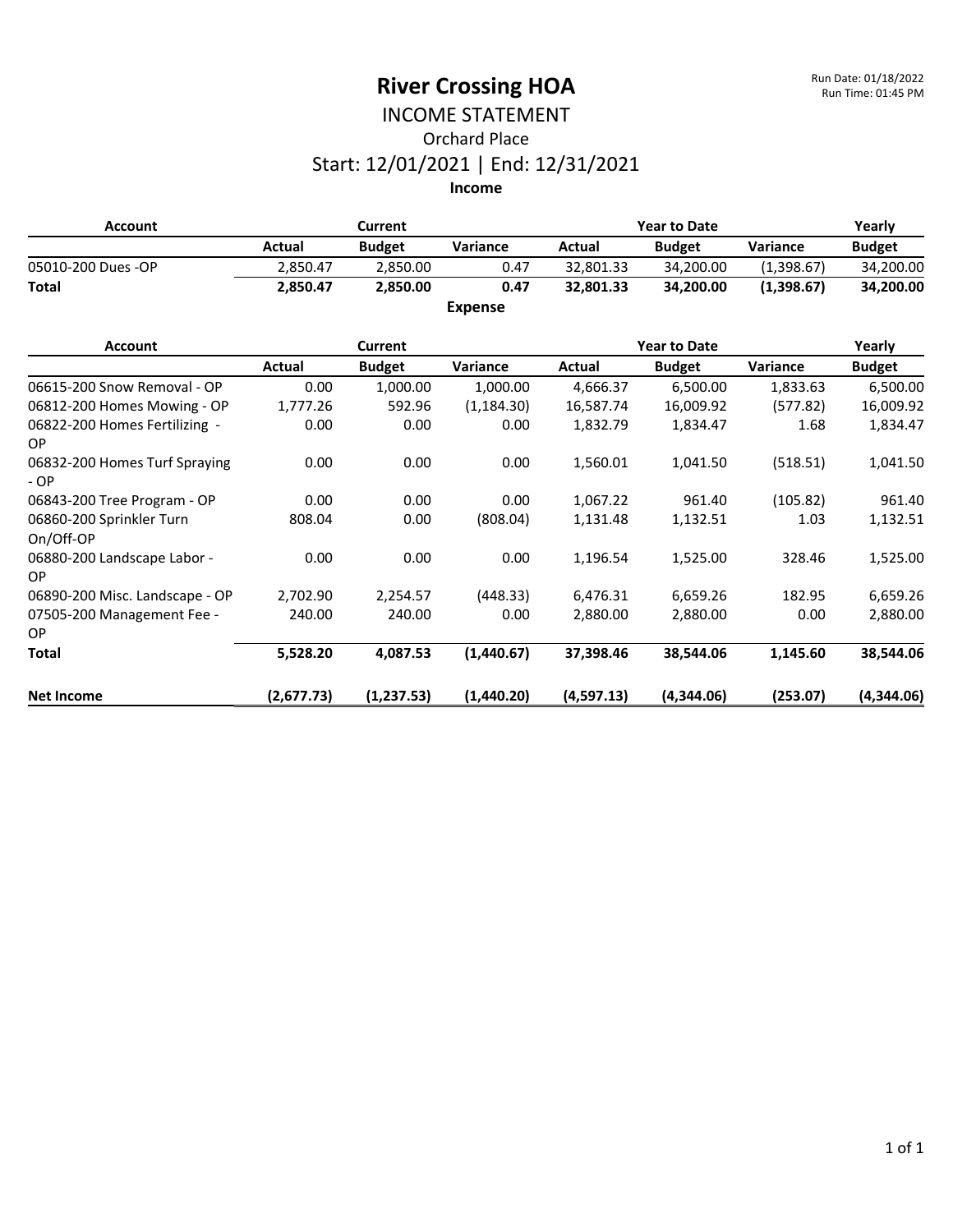#### INCOME STATEMENT Trailhead Townhomes

### Start: 12/01/2021 | End: 12/31/2021

| <b>Account</b>                         | <b>Current</b> |               |                | <b>Year to Date</b> |                     |          | Yearly        |
|----------------------------------------|----------------|---------------|----------------|---------------------|---------------------|----------|---------------|
|                                        | <b>Actual</b>  | <b>Budget</b> | Variance       | Actual              | <b>Budget</b>       | Variance | <b>Budget</b> |
| 05010-300 Dues - TT                    | 1,865.00       | 1,800.00      | 65.00          | 22,491.56           | 21,600.00           | 891.56   | 21,600.00     |
| <b>Total</b>                           | 1,865.00       | 1,800.00      | 65.00          | 22,491.56           | 21,600.00           | 891.56   | 21,600.00     |
|                                        |                |               | <b>Expense</b> |                     |                     |          |               |
| <b>Account</b>                         |                | Current       |                |                     | <b>Year to Date</b> |          | Yearly        |
|                                        | <b>Actual</b>  | <b>Budget</b> | Variance       | Actual              | <b>Budget</b>       | Variance | <b>Budget</b> |
| 06415-300 Electricity & Gas - TT       | 42.28          | 46.00         | 3.72           | 506.87              | 552.00              | 45.13    | 552.00        |
| 06420-300 Water - TT                   | 48.31          | 0.00          | (48.31)        | 585.43              | 590.00              | 4.57     | 590.00        |
| 06615-300 Snow Removal - TT            | 0.00           | 500.00        | 500.00         | 1,905.76            | 3,500.00            | 1,594.24 | 3,500.00      |
| 06810-300 Commons Mowing -<br>TT       | 618.55         | 548.52        | (70.03)        | 7,087.17            | 7,010.04            | (77.13)  | 7,010.04      |
| 06820-300 Commons Fertilizing<br>$-TT$ | 0.00           | 0.00          | 0.00           | 754.68              | 755.37              | 0.69     | 755.37        |
| 06830-300 Commons Turf<br>Spray-TT     | 0.00           | 0.00          | 0.00           | 616.93              | 377.69              | (239.24) | 377.69        |
| 06843-300 Tree Program - TT            | 0.00           | 0.00          | 0.00           | 926.74              | 880.00              | (46.74)  | 880.00        |
| 06860-300 Sprinkler Turn<br>On/Off-TT  | 331.06         | 0.00          | (331.06)       | 687.17              | 687.79              | 0.62     | 687.79        |
| 06880-300 Landscape Labor - TT         | 0.00           | 0.00          | 0.00           | 1,824.08            | 1,625.00            | (199.08) | 1,625.00      |
| 06890-300 Misc. Landscape - TT         | 0.00           | 886.17        | 886.17         | 961.61              | 2,139.64            | 1,178.03 | 2,139.64      |
| 07505-300 Management Fee -             | 216.00         | 216.00        | 0.00           | 2,592.00            | 2,592.00            | 0.00     | 2,592.00      |
| <b>TT</b>                              |                |               |                |                     |                     |          |               |
| <b>Total</b>                           | 1,256.20       | 2,196.69      | 940.49         | 18,448.44           | 20,709.53           | 2,261.09 | 20,709.53     |
| <b>Net Income</b>                      | 608.80         | (396.69)      | 1,005.49       | 4,043.12            | 890.47              | 3,152.65 | 890.47        |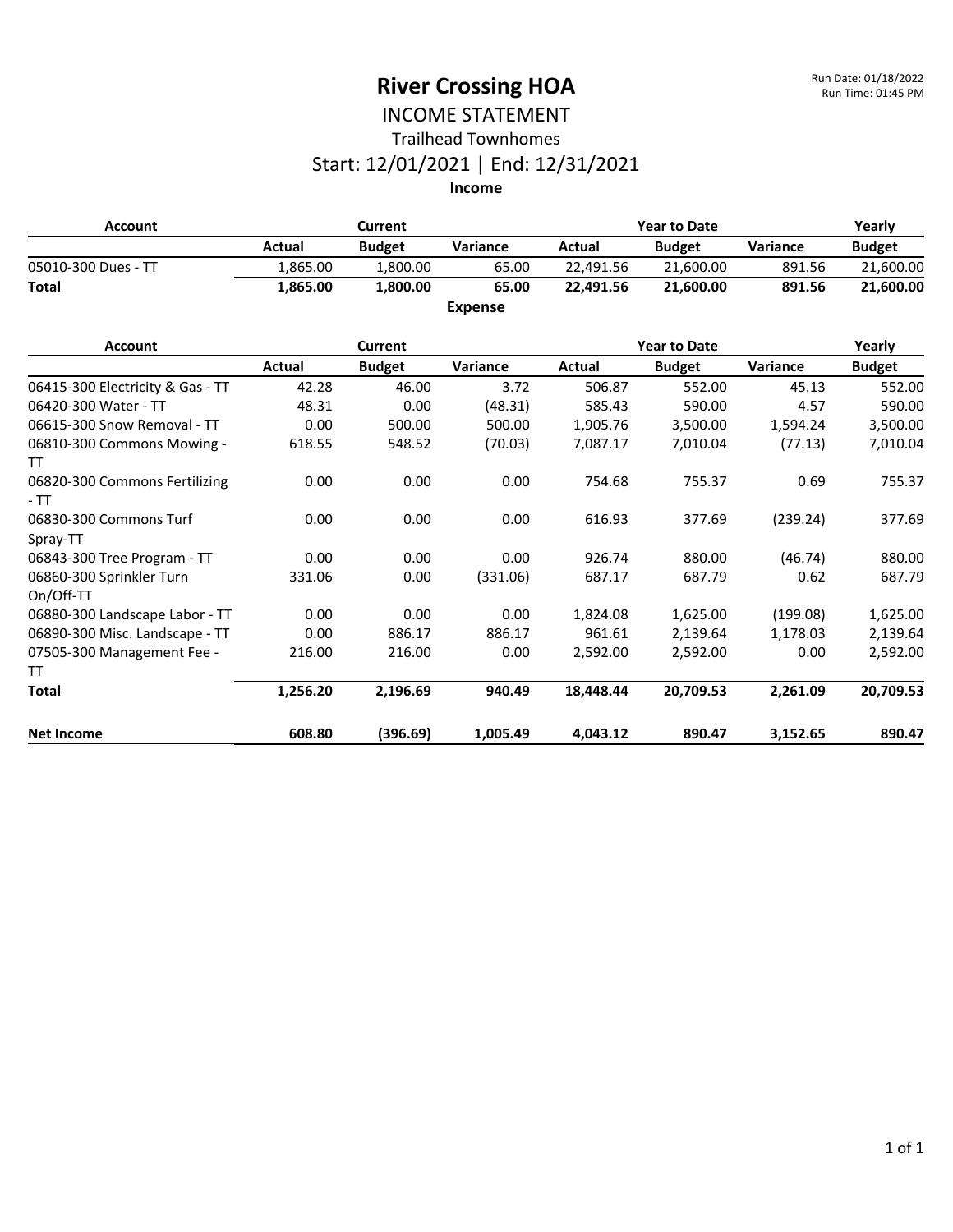#### INCOME STATEMENT East Townhome Cottages

### Start: 12/01/2021 | End: 12/31/2021

| <b>Account</b>                               | <b>Current</b> |                |                | <b>Year to Date</b> |                     |             | Yearly        |
|----------------------------------------------|----------------|----------------|----------------|---------------------|---------------------|-------------|---------------|
|                                              | <b>Actual</b>  | <b>Budget</b>  | Variance       | <b>Actual</b>       | <b>Budget</b>       | Variance    | <b>Budget</b> |
| 05010-400 Dues - RETC                        | 1,308.00       | 1,700.00       | (392.00)       | 17,328.00           | 19,300.00           | (1,972.00)  | 19,300.00     |
| 05012-400 Dues - Builder - RETC              | 0.00           | 0.00           | 0.00           | 300.00              | 1,500.00            | (1,200.00)  | 1,500.00      |
| <b>Total</b>                                 | 1,308.00       | 1,700.00       | (392.00)       | 17,628.00           | 20,800.00           | (3, 172.00) | 20,800.00     |
|                                              |                |                | <b>Expense</b> |                     |                     |             |               |
| <b>Account</b>                               |                | <b>Current</b> |                |                     | <b>Year to Date</b> |             | Yearly        |
|                                              | Actual         | <b>Budget</b>  | Variance       | <b>Actual</b>       | <b>Budget</b>       | Variance    | <b>Budget</b> |
| 06415-400 Electricity & Gas -<br><b>RETC</b> | 0.00           | 15.00          | 15.00          | 22.70               | 135.00              | 112.30      | 135.00        |
| 06420-400 Water - RETC                       | 0.00           | 50.00          | 50.00          | 199.45              | 650.00              | 450.55      | 650.00        |
| 06615-400 Snow Removal -<br><b>RETC</b>      | 0.00           | 0.00           | 0.00           | 3,773.39            | 3,000.00            | (773.39)    | 3,000.00      |
| 06810-400 Homes Mowing -<br><b>RETC</b>      | 1,123.85       | 830.58         | (293.27)       | 12,205.54           | 12,597.54           | 392.00      | 12,597.54     |
| 06820-400 Commons Fertilizing<br>- RETC      | 0.00           | 0.00           | 0.00           | 686.07              | 746.90              | 60.83       | 746.90        |
| 06830-400 Commons Turf<br>Spray-RETC         | 0.00           | 0.00           | 0.00           | 811.31              | 364.45              | (446.86)    | 364.45        |
| 06843-400 Tree Program - RETC                | 0.00           | 0.00           | 0.00           | 359.37              | 524.00              | 164.63      | 524.00        |
| 06860-400 Sprinkler Turn<br>On/Off-RETC      | 392.04         | 0.00           | (392.04)       | 679.54              | 500.00              | (179.54)    | 500.00        |
| 06880-400 Landscape Labor -<br><b>RETC</b>   | 0.00           | 0.00           | 0.00           | 2,574.26            | 500.00              | (2,074.26)  | 500.00        |
| 06890-400 Misc. Landscape-<br><b>RETC</b>    | 0.00           | 800.00         | 800.00         | 2,090.88            | 3,187.10            | 1,096.22    | 3,187.10      |
| 07505-400 Management Fee -<br><b>RETC</b>    | 204.00         | 204.00         | 0.00           | 2,316.00            | 2,256.00            | (60.00)     | 2,256.00      |
| <b>Total</b>                                 | 1,719.89       | 1,899.58       | 179.69         | 25,718.51           | 24,460.99           | (1, 257.52) | 24,460.99     |
| <b>Net Income</b>                            | (411.89)       | (199.58)       | (212.31)       | (8,090.51)          | (3,660.99)          | (4,429.52)  | (3,660.99)    |